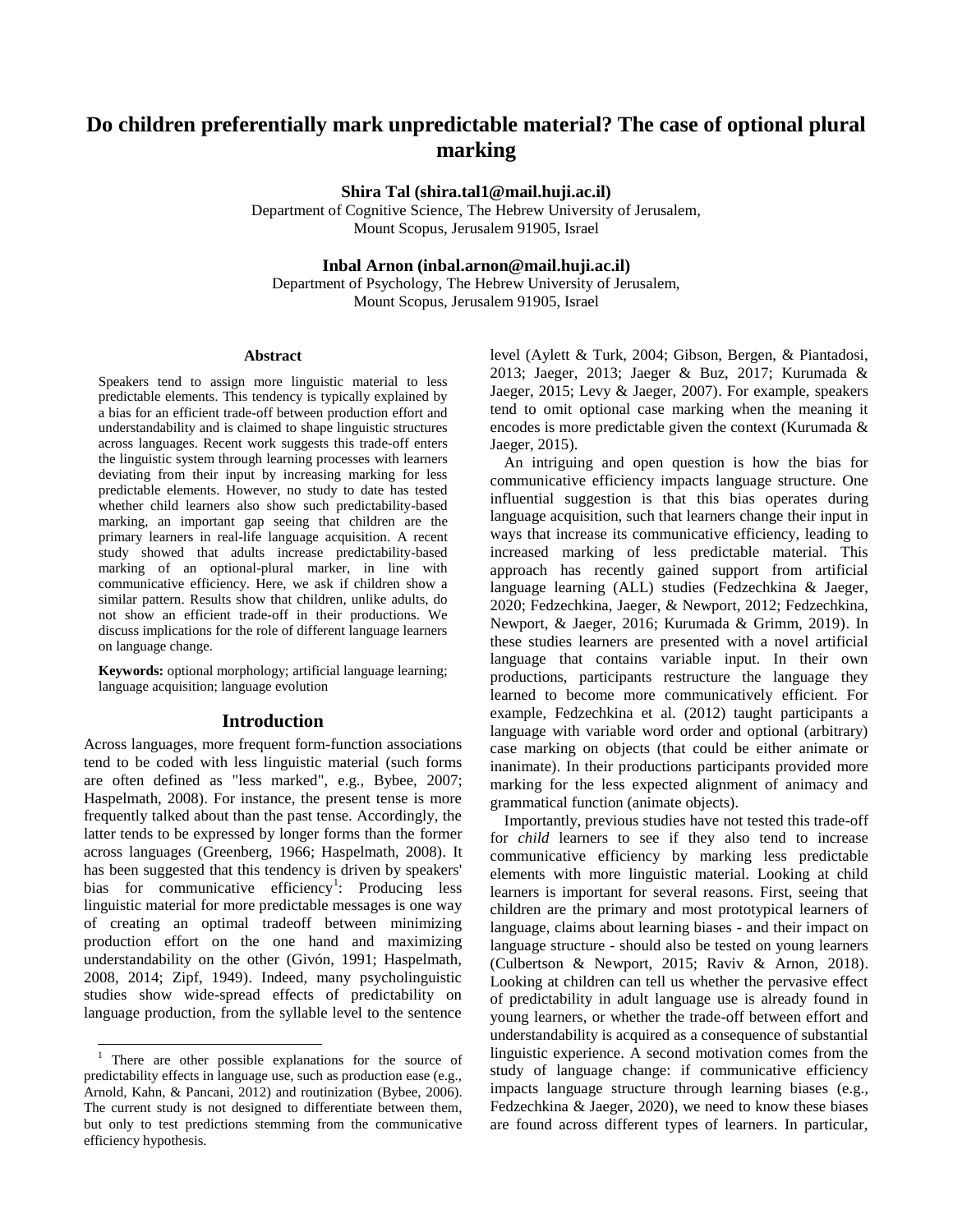children and adults have been claimed to differ in their learning biases, with consequences for their role in language emergence and change (Lupyan & Dale, 2010; Raviv & Arnon, 2018). While some learning biases seem to operate similarly in both children and adults (e.g., Culbertson & Newport, 2015), this is not always the case. For example, children demonstrate a stronger bias towards regularization than adults (Hudson Kam & Newport, 2005, 2009; Samara, Smith, Brown, & Wonnacott, 2017), a finding taken to reflect children's greater role in regularizing grammatical patterns. This tendency for regularization could compete with, or replace, pressures for communicative efficiency.

Here, we explore this by asking whether children increase the marking of less predictable elements (Henceforth: Predictability-based marking). We do this using a childfriendly ALL paradigm where children learn a miniature language that includes unpredictable variation. If children are impacted by communicative efficiency, like adults, they should increase the marking of less predictable meanings relative to their input. We focus on optional plural marking systems as a test case.

## **Optional Plural Marking**

In some languages the grammatical encoding of plural marking is not obligatory. For example, in Baka (an Ubangian language), the noun form 'gba' can be translated into English as "village" or "villages" (Haspelmath, 2013). Baka has a plural form corresponding to "villages" – 'gba-o' – which speakers can use to refer to plurality, but do not have to. This phenomenon, called Optional Plural Marking (OPM), is quite common cross-linguistically (Haspelmath, 2013), yet not well understood. The communicative efficiency hypothesis provides an intriguing explanation for such systems: the occurrence of plural marking may reflect the predictability of the plural meaning (Grimm, 2012). Specifically, entities that are talked about more often in the plural meaning than in the singular, will be less likely to be marked with the plural form (Kurumada & Grimm, 2019). For example, large animals are more likely to be conceptualized as individuals, whereas insects are more likely to be conceptualized as collectives, leading to more marking of plural animals compared to insects (Grimm, 2018).

This suggestion gains support from languages that have mixed plural marking systems (Grimm, 2018; Haspelmath & Karjus, 2017). In these languages, some nouns are obligatorily marked in the plural (as in English, *days* vs. *day*), while other nouns show the reverse pattern, such that the singular form is marked while the plural is not. Welsh, for example, exhibits such a mixed-system: the plural form of the word 'tad' "father" is created by adding a suffix- 'tadau' "fathers". However, for other nouns, such as 'pys' "peas", the bare form corresponds to the *plural* meaning, while an additional suffix, 'en', is needed to mark their *singular* meaning. Interestingly, this mixed-marking system can be explained on the basis of the predictability of the plural meaning: Nouns which, across languages, are marked in the singular form rather than the plural form, appear more often in their plural meaning (compared to the singular meaning), across languages (Haspelmath & Karjus, 2017).

A recent study went beyond these correlational findings to ask whether learners whose language does not have OPM, will condition plural marking on the predictability of the plural meaning (Kurumada & Grimm, 2019). In this study, English speaking participants were exposed to a miniature artificial language that included two types of creatures: animals, that appeared mostly in the singular meaning (i.e., presented as singletons 75% of the time, and as multiples 25% of the time) and insects, that appeared mostly in the plural meaning (i.e., were presented as multiples 75% of the time, and as singletons 25% of the time). This language had an optional plural marker that occurred 66% of the time with plural nouns, regardless of character type. After exposure, participants completed a test phase where they described visual scenes containing singletons and plurals in the miniature language. If learners' use of the plural marker reflects its input frequency, they should use it more with insects than animals (because the plural marker appeared numerically more with the insects). Alternatively, if learners' use is driven by predictability, as predicted by the communicative efficiency hypothesis, then they should use it more for animals than insects, since this is the more surprising configuration (animals were less likely to appear in the plural). Supporting the communicative efficiency hypothesis, learners used more plural marking for animals than for insects. Here, extending this logic and paradigm, we ask whether children, like adults, will condition production of an optional plural marker based on the predictability of the meaning it encodes.

#### **The current study**

In the current study, we use an artificial language to ask whether child learners, like adults, achieve a trade-off between effort and understandability, by introducing predictability-based marking. The experiment was modeled after Kurumada and Grimm (2019), with adaptations to children. Children learned novel nonce nouns for referents from two classes: animals and insects. We manipulated how often referents appeared as singletons or multiples (i.e., in a group) according to their class. As in the original design, animals mostly appeared as singletons (75% of the time)



Figure 1: Proportions of plurality and plural marker (PM) in the input.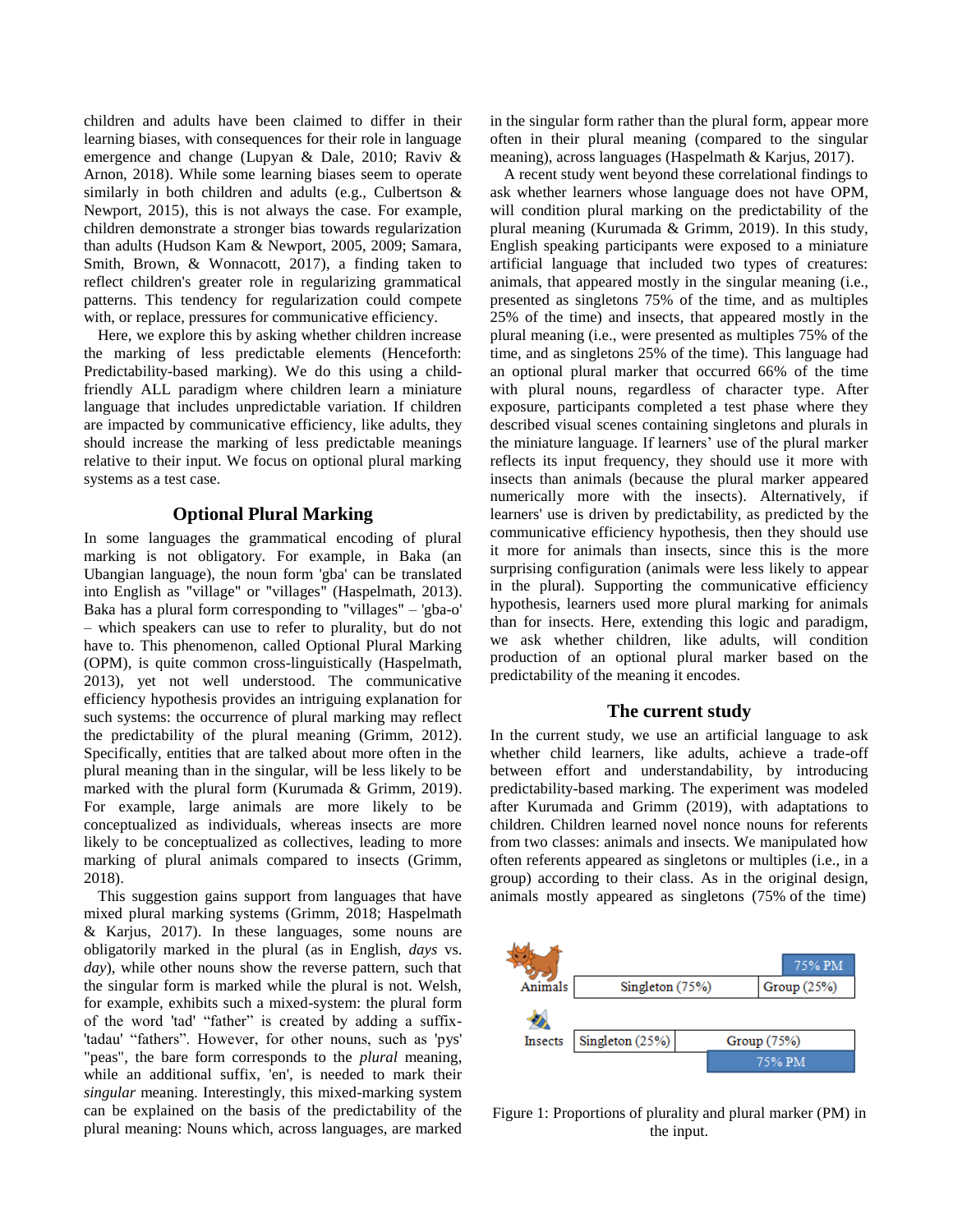|                                                   | <b>Estimate</b> | <b>Std. Error</b> | z -value  | p-value        |
|---------------------------------------------------|-----------------|-------------------|-----------|----------------|
| (Intercept)                                       | -3.9834497      | 0.6763089         | $-5.890$  | $< 0.0001$ *** |
| Character type (insect)                           | 0.2228726       | 0.1310394         | 1.701     | $0.089$ .      |
| <b>Plurality (singleton)</b>                      | $-2.2956497$    | 0.1608716         | $-14.270$ | $< 0.0001$ *** |
| Trial                                             | $-0.0008169$    | 0.0107102         | $-0.076$  | 0.939          |
| Age                                               | 0.5387599       | 1.0046834         | 0.536     | 0.592          |
| Character type (insect) *<br>plurality (singular) | $-0.1743242$    | 0.1311803         | $-1.329$  | 0.184          |

Table 1: regression model for all children's productions

while insects mostly appeared in groups (75% of the time). When appearing in groups, nouns were marked with a postnominal nonce plural marker ("-pak") 75% of the time regardless of their animal/insect class membership. Following exposure, we examined production of the singletons and multiples in the novel language

We can contrast three different predictions: If children show predictability-based marking, they should mark plurality more for animals, whose appearance in the plural is less predictable, than for insects. Adults in Kurumada and Grimm (2019) exhibited this tendency even though, numerically speaking, the plural marker appeared more frequently with insects in training (because they appeared more in groups, see Figure 1). If, in contrast, children's learning is characterized by a strong bias towards systematization (Hudson Kam & Newport, 2005, 2009), they should use the marker categorically for all the plural referents, regardless of character type. The same prediction could be made if children are more influenced by their native language (where the plural form is the same for insects and animals). Finally, if children faithfully reproduce the form frequency of the optional marker (Diessel, 2007), they will mark insects more than animals, since the plural marker appears (numerically) more frequently with insects<sup>2</sup>. The study was done on Hebrew-speaking children, and not on English-speaking ones like the adults tested in Kurumada and Grimm (2019). However, Hebrew has an obligatory plural suffix, similar to English, suggesting that speakers of the two languages will not differ in their existing expectation about plural marking.

l

# **Method**

## **Participants**

53 Hebrew-speaking children participated in the experiment (age range: 7;0-9;0y, mean age: 7;11y, 29 boys and 24 girls). This age range was chosen because children at this age are capable of performing an adult-like ALL task, but often differ from adults in their patterns of learning (Raviv & Arnon, 2018; Tal & Arnon, 2019). All children were visitors at the Bloomfield Science Museum in Jerusalem. They were recruited for this study as part of their visit to the Israeli Living Lab in exchange for a small reward. Parental consent was obtained for all children. All children were native Hebrew speakers, and none of them had known language or learning disabilities.

#### **Materials**

Children learned eight nonce nouns for referents from two classes: big animals and small insects (four in each class, the visual stimuli were taken from Kurumada & Grimm, 2019). The lexicon was composed of 8 semi-artificial Hebrew nouns (Hebrew nouns with nonce suffixes). A nonce plural marking ("pak") followed 75% of the plural referents, regardless of the referent type (animals vs. insects).

#### **Procedure**

Participants were told they were going to meet aliens who "say things differently from us" and would learn to speak like these aliens. Children sat with headphones in front of a computer next to a research assistant. They saw drawings and heard recorded descriptions of these drawings in the alien-language (spoken by a female Hebrew speaker). The experiment had three stages. First, a noun exposure phase, in which children saw each character as a singleton, heard its name in the alien language, and had to repeat each name outloud (8 trials, one per noun). This was followed by a word learning game (32 trials) where participants saw four drawings, heard one label and had to match the label to the correct drawing. Feedback was provided after each trial. In this phase, individual creatures (animals) and collective creatures (insects) were presented as singletons and multiples at different rates. Individuals occurred 75% of the time as a singleton (i.e., as one animal), and 25% as

<sup>2</sup> Hudson Kam & Newport (2005,2009) found that children tend to eliminate free variation in their input, and instead use one form or the other consistently. They call this behavior regularization. In the current task, different types of regularization can be made based on the input (i.e., marking all plurals as opposed to marking all plural insects), making it tricky to apply Hudson Kam & Newport's sense of regularization here. To better capture the different production possibilities in this paradigm, we adopt "systematization", a term used by Hudson Kam & Newport to define children who use optional markers deterministically. This tendency is differentiated from the tendency to regularize the marker only for insects - "reproduction of form frequency". We return to this distinction in the discussion.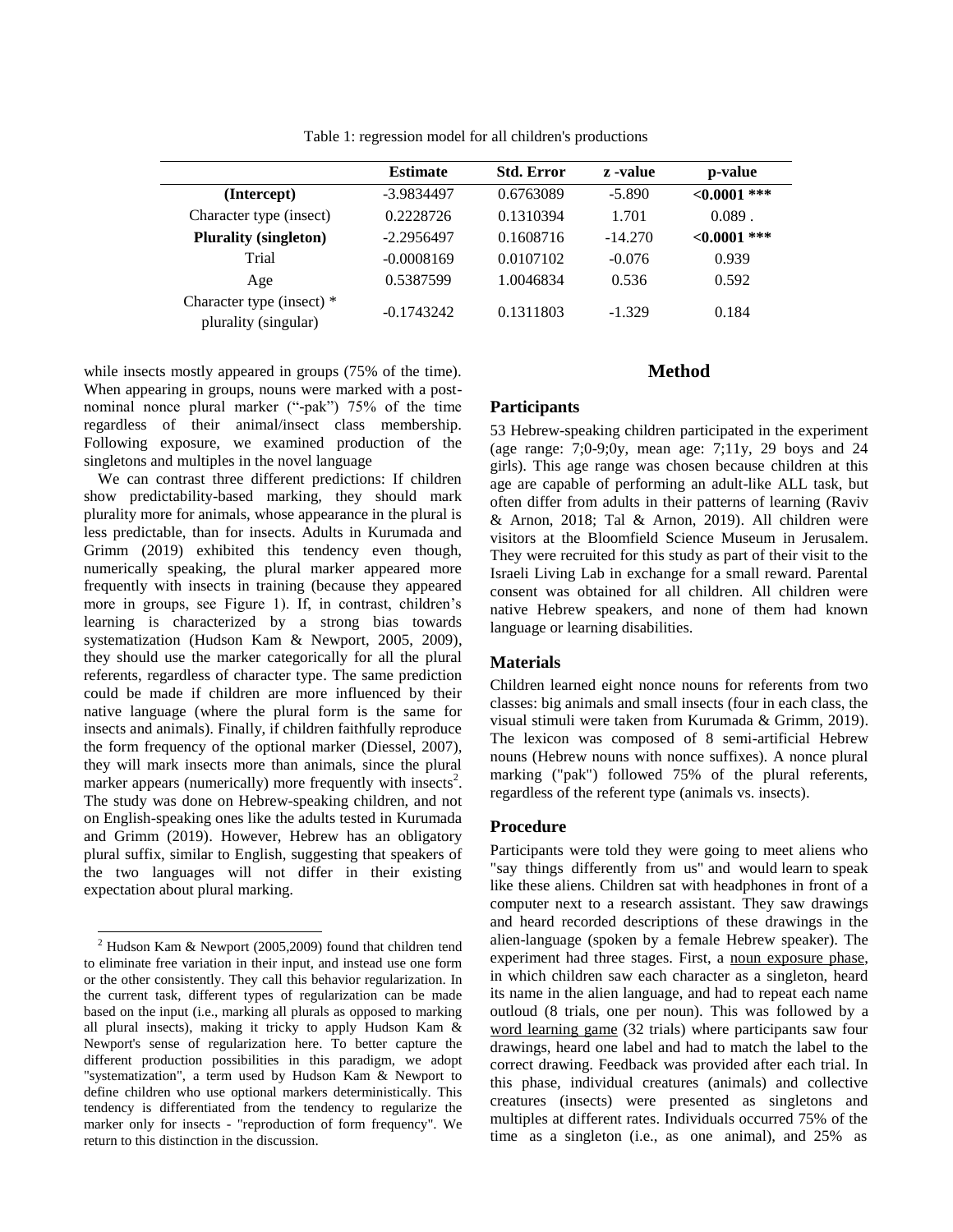|                                                   | <b>Estimate</b> | <b>Std. Error</b> | z -value  | p-value        |  |
|---------------------------------------------------|-----------------|-------------------|-----------|----------------|--|
| (Intercept)                                       | $-1.229905$     | 0.392411          | $-3.134$  | $0.00172**$    |  |
| Character type (insect)                           | 0.224474        | 0.130193          | 1.724     | $0.08468$ .    |  |
| <b>Plurality (singleton)</b>                      | $-2.250666$     | 0.157502          | $-14.290$ | $< 0.0001$ *** |  |
| Trial                                             | $-0.001224$     | 0.010721          | $-0.114$  | 0.90913        |  |
| Age                                               | $-0.088477$     | 0.623975          | $-0.142$  | 0.88274        |  |
| Character type (insect) *<br>plurality (singular) | $-0.174894$     | 0.130349          | $-1.342$  | 0.17968        |  |

Table 2: regression model for children's productions – only children who produced the marker

multiples (i.e., as a group). Collectives had the inverse distribution (25% singleton, 75% multiples). Both individual (animal) nouns and collective (insect) nouns were followed by the plural marker ("pak") 75% of the time when occurring as multiples (see Figure 1 for an illustration of the input). The last part of the experiment was a production phase (32 trials), in which children saw drawings of the refrents as multiples and as singletons and had to describe them in the alien-language. Each character appeared once as a singleton and 3 times as multiples, regardless of the character type (animals and insects were equally likely to appear as multiples during test). Children's productions were coded for the use vs. non-use of the plural marker by a research assistant blind to the hypotheses. The task took between 10 to 15 minutes to complete.

#### **Results**

Children successfully learned the lexicon, as indicated by their performance in the word learning game (M=96%, SD=0.06%). One child failed to achieve mean accuracy of 75% and was therefore excluded from further analyses. The results did not change when this child was included.

We used a mixed-effect logistic regression model to examine the effect of character type and plurality on the production of the plural marker (using the glmer function in R software, Bates, Maechler, Bolker, & Walker, 2015, and the maximum random effect structure justified by the data that converged, Barr, Levy, Scheepers, & Tily, 2013). The dependent variable was whether the plural marker was produced on each trial (as a binary variable). The model included fixed effects for character type (animal vs. insect, effect coded), plurality of the character (singleton vs. multiples, effect coded), their interaction, age and trial number as centered continuous factors, and random intercepts for participants (see Table 1 for full model). Overall children produced the marker more for multiples than singletons, indicating that they correctly understood the marker signals plurality (42% vs.  $0.5\%$ ,  $\beta$ =-2.3±0.16, *p*<.0001). Unlike adults (Kurumada & Grimm, 2019), however, children did not mark animals more. Instead, they seem to have marked the insects more than the animals (45% vs. 39%), a difference that was marginally significant (β=0.22±0.13, *p*=.09).

Note that the proportion of overall marking is much *lower* than the input, unlike for adults (Kurumada & Grimm, 2019). This is due to the fact that a large number of children never used the marker in their productions (N=19). Crucially, we cannot tell whether these children noticed the marker, let alone understood its meaning. Therefore, following previous studies with optional marking (Fedzechkina et al., 2012), we excluded those children from further analysis. Importantly, this exclusion did not change the effects (we used the same model as before), but made the marking more similar to the input (see Table 2 for full model).

When we looked at the remaining children  $(N=33)$ , there was no difference in the amount of plural marking between their input and output for both insects (71%, Wilcoxon Signed-Rank test over by-participant proportions:  $V = 246.5$ , *p* =.74) and animals (61%, V=196.5, *p*=.13). In other words, children probability matched their input, using the plural marker as often as they heard it for each of the types. There was still a marginally significant effect of character type,



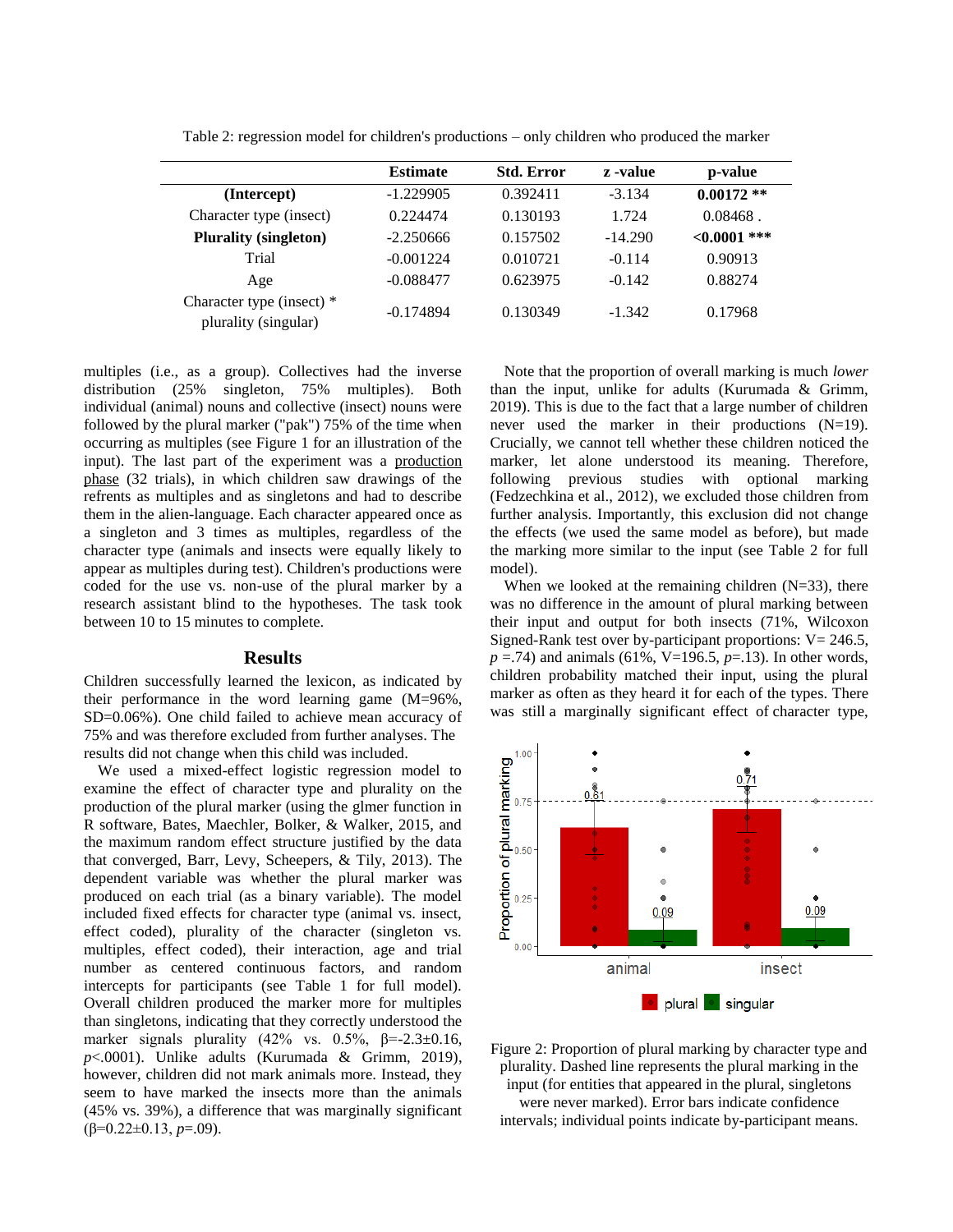such that children used the marker more with insects than with animals  $(\beta=0.22\pm0.13, p=.08$ , see Figure 2). Taken together, these results suggest that, unlike adults, children did *not* condition the use of the plural marker on the predictability of the plural meaning. Instead, they seem to have used the marker more with insects than animals, reflecting the form frequency in their input. This preference was not significant and should be interpreted with caution.

To further investigate children's productions, we looked at the individual production patterns of the participants. Following Kurumada and Grimm (2019), we classified participants into different types in the following manner: participants who marked animals more than insects (no matter how much so) were classified as "predictabilitybased markers"; participants who showed the opposite pattern (marking insects more than animals) were classified as "form-frequency markers", and participants who always used the marker for all plural referents, regardless of character type, were classified as "systematizers". This classification is presented in Figure 3. Strikingly, there are twice as many "form-frequency markers" in our sample as "predictability-based markers" children (16 vs. 8). In addition, 9 children were "systematizers": these children used the plural marker for all plural referents. In other words, only a minority of the children behaved in accordance with the predictability-based marking hypothesis. Furthermore, as can be seen in Figure 3, the "predictability-based markers" showed only a moderate preference to mark animals more than insects, whereas the "form-frequency markers" showed a bigger preference for the opposite trend.

Interestingly, these patterns are strikingly different from the individual patterns found in the Kurumada and Grimm (2019) adult study. Out of 41 adult participants that used the plural marker in their productions (the adult study had overall 42 participants, but one participant never used the plural marker), the biggest group of participants (20) showed predictability-based marking. 17 participants were "systematizers", whereas only 4 participants were "formfrequency markers". A chi-square goodness of fit test was calculated to compare the proportion of the different production patterns between the two studies. The difference was significant  $(\chi^2(df=2)=56.41, p<.001)$ : while adults' use of the plural marker was predominantly based on the predictability of the plural meaning, most children marked plural referents based on the frequent patterns in their input.

#### **Discussion**

Various studies suggest that communicative efficiency biases can drive changes in language through learning (Fedzechkina & Jaeger, 2020; Fedzechkina et al., 2012, 2016; Kurumada & Grimm, 2019). However, all of these studies have only examined adult learners. Given that children are the primary language learners in naturalistic settings, any claim about language learning biases should (also) be tested on them. Our study set out to ask whether children, like adults, increase marking of less predictable



Figure 3: Plural marker use by different participants. Points below the diagonal dotted line indicate predictability-based markers (a tendency to use the marker more often when plural meaning is less predictable). Points above the diagonal indicate form-frequency markers (a tendency to use the marker more often for referents it appeared with more often in the input).

forms, as expected by communicative efficiency biases. To do so, we examined learning of an OPM system using an ALL paradigm, where animals and insects were similarly marked for plurality (75% of the time), but differed in how often they appeared in the plural (insects appearing more than animals as multiples rather than singletons). This design allowed us to distinguish the impact of form frequency (higher frequency of the plural marker with insects) and predictability of meaning (animals less likely to appear as multiples).

Unlike adults, children did *not* show predictability-based marking: Even though animals were less likely to appear as plurals than insects in their input, children did not increase marking of plural animals. Instead - though this preference was not statistically significant, they seem to have used the plural marker more with insects, a pattern compatible with the form frequency in their input (where insects appeared more frequently with the plural marker compared to animals). This pattern was also seen in participants' individual production patterns: the largest group of children (48%) marked insects more than animals, reflecting its higher token frequency. A smaller group of children (27%) generalized the plural marker to all plural nouns, a preference we discuss in detail below. Finally, a third group (24%) showed a moderate preference to mark the animals more than the insects, in accordance with the communicative efficiency hypothesis. Taken together, children's productions diverge from the adult findings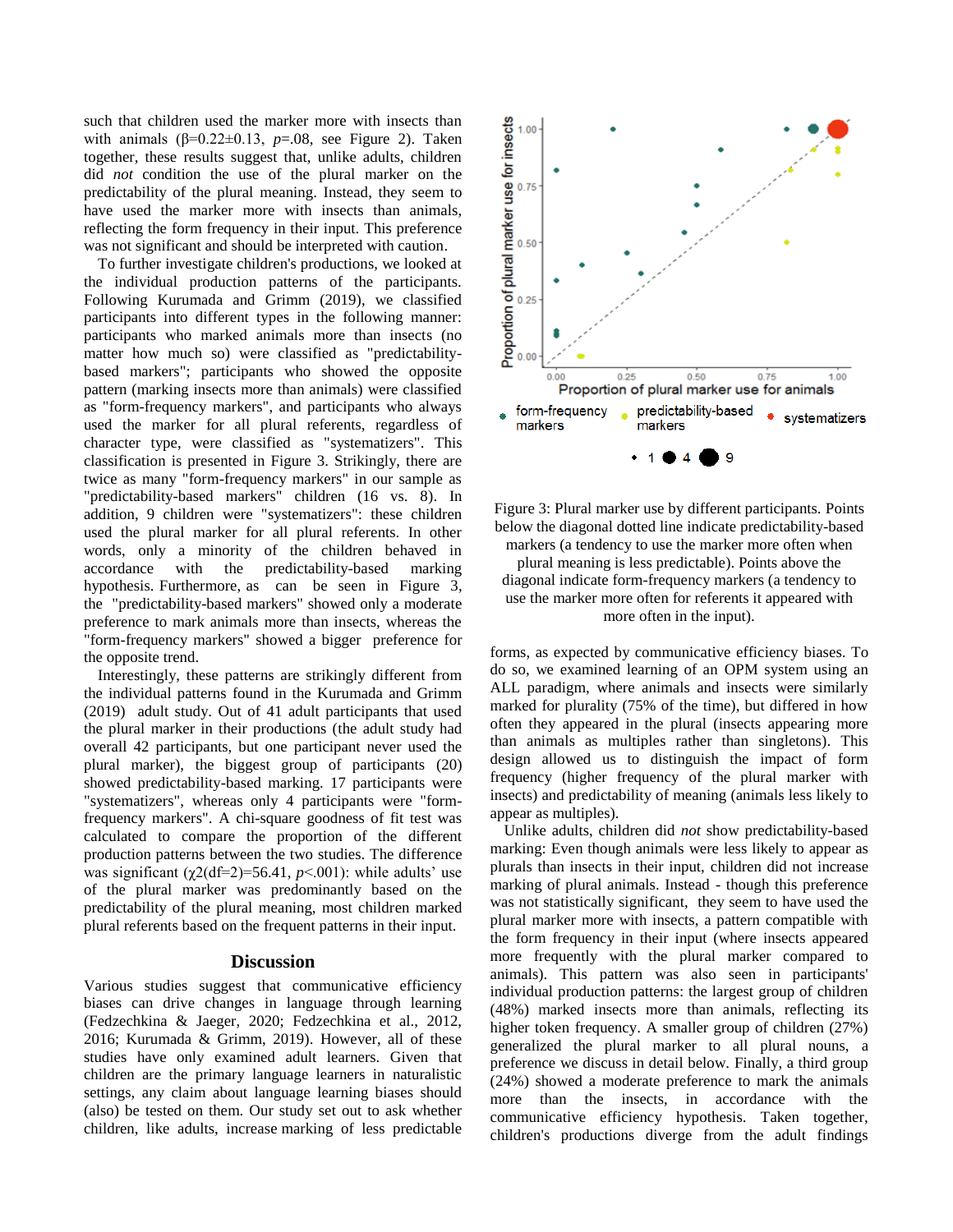(Kurumada & Grimm, 2019). While adults seem to condition marking by predictability of *meaning*, children, if anything, seem to condition marking on predictability of *form* (Diessel, 2007). These findings join others pointing to different learning biases in children and adults (Hudson Kam & Newport, 2005, 2009; Samara et al., 2017).

Interestingly, both in the adult study and in the current study, a large number of participants were "systematizers", i.e., used the plural marker for all plural nouns. This tendency could be interpreted in two different ways. First, this can reflect a bias for regularization, such that participants regularize a probabilistic plural marker to all plural referents, regardless of character type. Previous studies have found that regularization is stronger for children than adults (Hudson Kam & Newport, 2005, 2009; Newport, 2019): More children were "systematizers" than adults. Under this interpretation, our findings are at odds with the previous literature: only 27% of the child participants in our study were systematizers compared to 41% of the adult participants in Kurumada & Grimm. In this paradigm, adults seem to systematize more than children. It is important to note, however, that the input language in the current study was more complicated than the one used in previous regularization studies (Hudson Kam & Newport, 2005, 2009) as it involved two noun classes that differed in the frequency of the marker. Alternatively, the systematization found in both studies could reflect transfer from participants' native language: in both Hebrew (the native language of the child participants) and English (the native language of the adult participants) the plural marker is used with all plural referents. The larger proportion of adult "systematizers" could reflect a stronger L1 transfer effect or more meta-linguistic knowledge (Ullman 2001). The current study can not differentiate between these two possible interpretations.

Our study is an important first step in investigating the effect of communicative efficiency on children. However, there are several limitations that need to be addressed. First, exposure was shorter in the current study than in the original one. It is possible that more exposure is needed to learn the different distribution of animals vs. insects. However, children were at ceiling in learning the nouns; they learned the meaning of the marker (using it for plural forms); and showed some distinction between the classes (as evidenced by their greater use of the marker with insects). An additional issue has to do with the visual stimuli, that was slightly different in the two studies: in the original study, adults heard sentences that included a novel verb, and saw short videos corresponding to the sentences they learned. In these videos, the characters either moved together (if they were collectives like insects) or separately (if they were individuals like animals). In the current study, we did not use a novel verb, and consequently used still images rather than movies. Interestingly, a third experiment reported in the original study indicates that movement facilitated the differential marking: adult participants were less likely to mark animals more when they moved together as a group (like the insects, Kurumada & Grimm, 2019). If moving together is what gives rise to preferentially marking animals, then the fact that the current experiment presented no movement could also underlie the present findings. We are currently working on follow-up studies to investigate whether any of these differences changes the pattern of results we found. Finally, although children in our study differed from adults, it would be instructive to look at younger children and compare their behavior with the current findings.

Importantly, the present findings should be complemented with studies on children's spontaneous production. Numerous studies show that adults assign more marking to less predictable meanings in natural language (e.g., Kurumada & Jaeger, 2015; Levy & Jaeger, 2007). These findings provide the basis for the postulated effect of communicative efficiency on language learning more generally. However, no study to date has reported similar patterns in child speech. We do not know if children show such trade-offs in language use, a finding that has implications for the generality of the effects. We are currently conducting several corpus-studies that ask whether children show predictability-based marking in spontaneous speech. From the perspective of language change, since languages do mark frequent forms with less linguistic material, finding that children don't would support the suggestions that children do not play a significant role in language change (Labov, 2007), or alternatively, that they play a *different* role than adults (Lupyan & Dale, 2010).

In sum, unlike adults, children did not seem to assign more linguistic material to less predictable meanings, suggesting their productions were not impacted by a communicative efficiency bias. The present study serves as an important first step for understanding whether child learners efficiently tradeoff between production and understandability, with consequences for their role in language change.

#### **Acknowledgments**

We would like to thank Chigusa Kurumada for her generous help and advice on this project. We thank the research assistants at the Living Lab, the parents and children who participated, and the Bloomfield Science Museum. The research was funded by the Israeli Science Foundation grant number 584/16 awarded to the second author.

#### **References**

- Arnold, J. E., Kahn, J. M., & Pancani, G. C. (2012). Audience design affects acoustic reduction via production facilitation. *Psychonomic Bulletin & Review*, *19*(3), 505– 512.
- Aylett, M., & Turk, A. (2004). The Smooth Signal Hypothesis: A functional explanation for relationships between redundancy, prosodic prominence, and duration in spontaneous speech. *Language and Speech*, *47*(1), 31– 56.